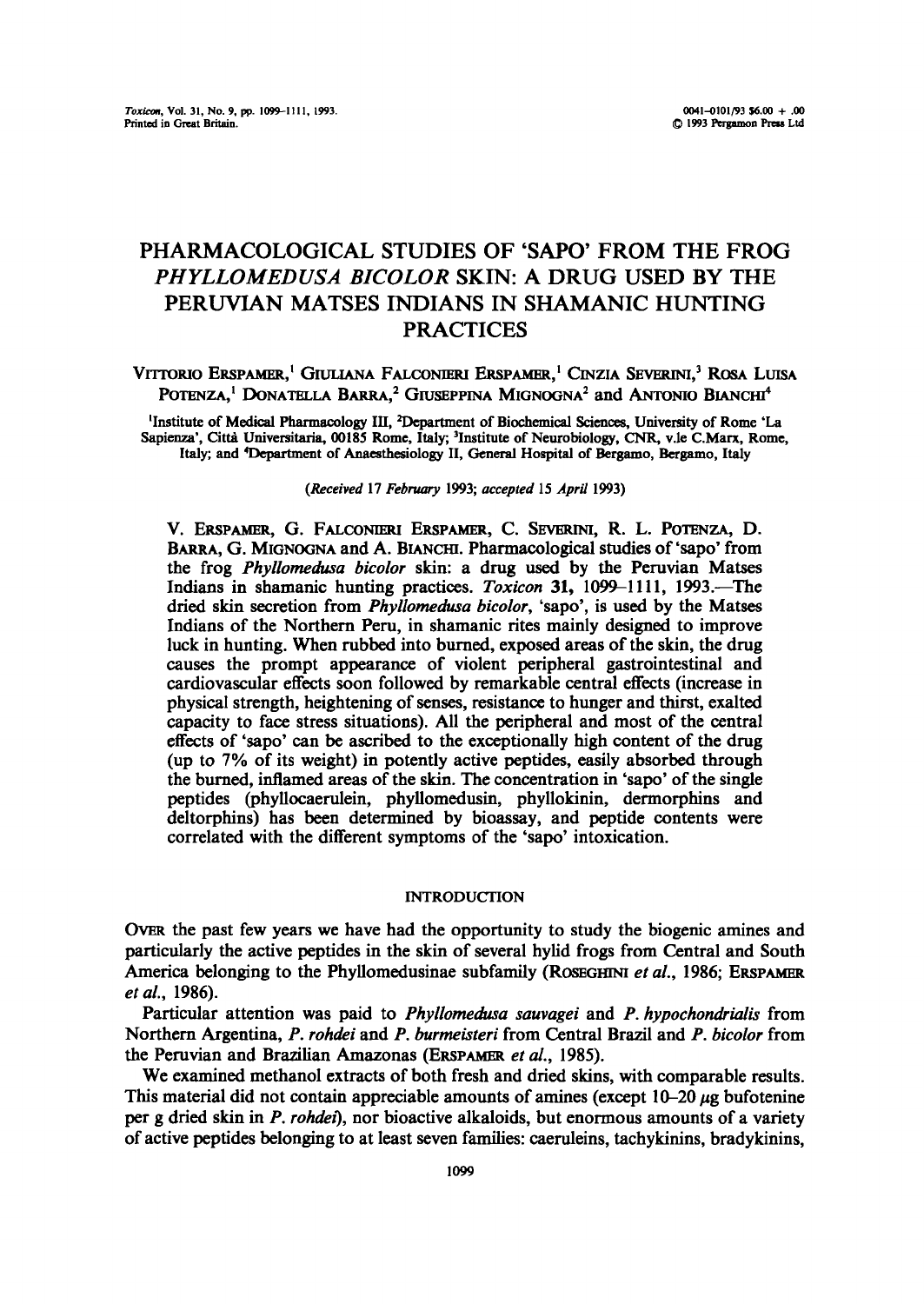

FIG. 1. A Phyllomedusa bicolor SPECIMEN, WITH DIVARICATED LEGS, BOUND TO FOUR SMALL STAKES. The frog is ready for collection of sapo (bamboo stick). Photograph by Peter Gorman, with permission (December 1990, Galvez River, near Angamos, Peru).

bombesins, sauvagine (corticotropin-releasing hormone-like peptide), tryptophyllins and opioid peptides, selective for either  $\mu$ - or  $\delta$ -receptors (dermorphins and deltorphins). The pharmacological actions of these peptides have been described in a number of papers (ERSPAMER and MELCHIORRI, 1983; ERSPAMER et al., 1985).

In the course of our research on skin extracts of P. bicolor, our attention was attracted by a report by GORMAN (1990), dealing with some shamanic practices by the Matses Indians of the north-east corner of Peru, a subdivision of the Mayeruna tribe, in which the use of the drugs of animal and vegetable origin played a prominent role.

One of these drugs, `sapo', was of particular interest because it consists of a dry, resinish substance obtained from a large tree frog which the Matses call `dow kiet'. It is now well established that the frog is actually P. bicolor (cf. DALY et al., 1992).

Sapo is employed in magic hunting rituals designed to improve the hunter's luck . To collect sapo the Matses catch the frog and keep it for 3 days during which time its legs and back are periodically and gently scraped with a stick of bamboo (Figs 1 and 2).

To dry the secretion collected from the frog, the stick is placed in a leaf bag and hung above the cooking fire between scrapings. The same stick is used over and over ; by the end of 3 days the stick is covered with a yellow substance and the dow kiet is set free . The sapo retains its potency for at least a year (GORMAN, personal communication) .

To use sapo, a Matses hunter first scrapes a bit of the dried resin from the stick, then mixes it with saliva until it has a consistence somewhat like mustard. The recipient's arm or chest is then burned with a smouldering twig, the burned skin is peeled away and the liquified sapo introduced into the raw area, approximately the size of a matchhead .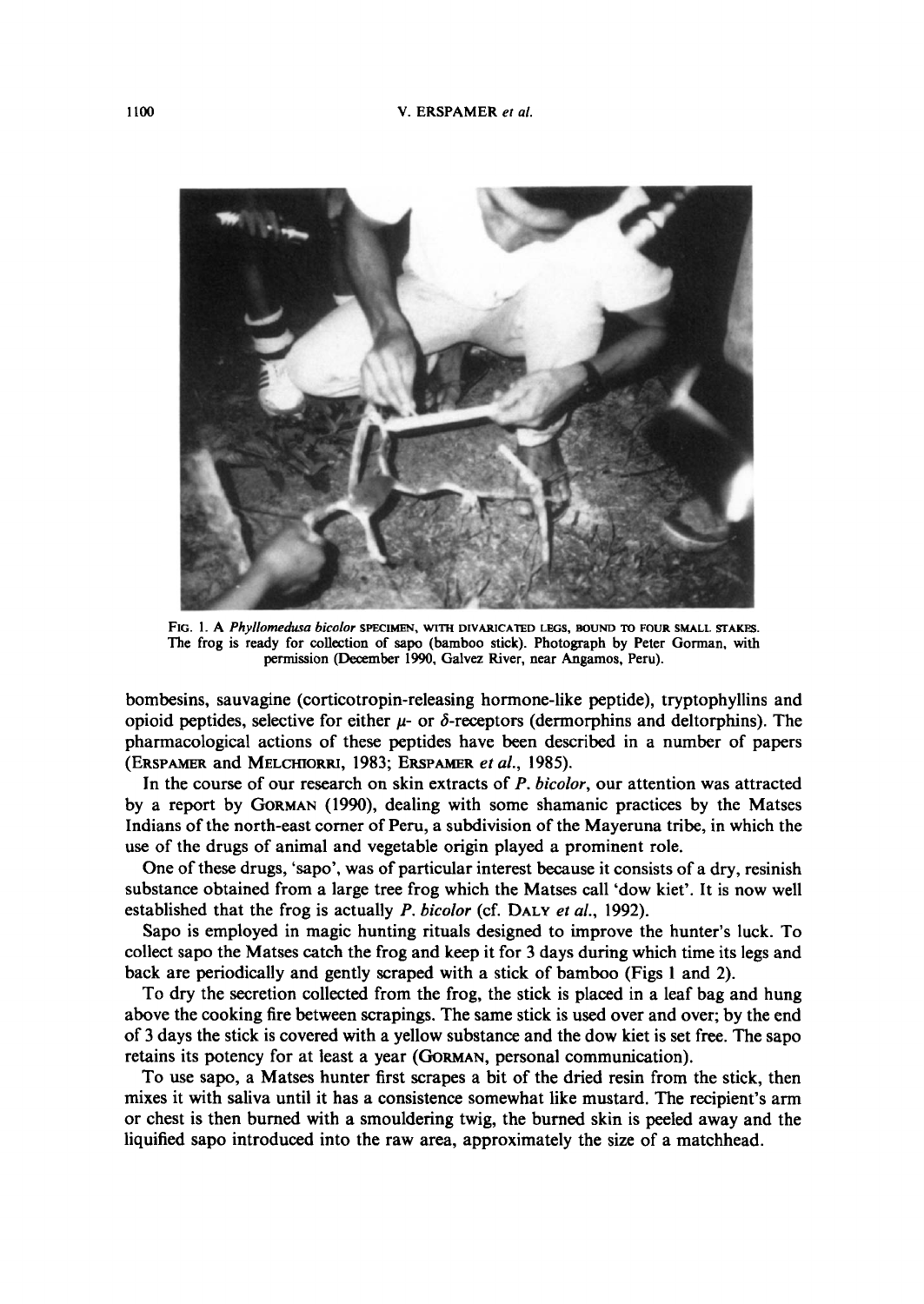

FIG. 2. BAMBOO STICK WITH THE SAPO MATERIAL USED IN THIS STUDY.

The effects elicited by the drug are described by GORMAN (1990), in a rather journalistic style, as follows:

"The effects are astounding: the moment the drug is placed upon your skin your body begins to heat up. In moments you feel as though you're burning from the inside; you begin to sweat. Your blood begins to race; your heart pounds. You became aware of every vein and artery in your body and feel them opening to allow for the fantastic pulse of your rushing blood. Your stomach cramps and you vomit violently. You lose the control of your bodily functions; you may urinate and defecate and drool uncontrollably . You fall to the ground and begin to lose consciousness; then suddenly, you may feel urges to do things you've never done before . You might find yourself growling, barking or moving about all fours. You feel as though animals are passing through you, trying to express themselves through your body. But even this extraordinary feeling is secondary to the speeding of your blood, a motion so fast that you think your heart would burst.

"For about fifteen minutes the rushing gets faster and faster, you are in agony. The pain becomes so great that you wish you could die and get it over with, but you don't die. The pounding slowly becomes steady and rhythmic and you gasp for air like a man saved from drowning. Finally the pounding subsides and you're overcome with exhaustion . You sleep.

"There are no dreams or visions with `sapo'; you may even wonder what it all was for until you wake, then you are a god. Everything about you is larger than life, and your physical strength is explosive. You can do without food for several days and run in the jungle for hours without tiring. You can see in the dark effortlessly. You see animals before they see you, and you sense which plants are benevolent and which are not. Every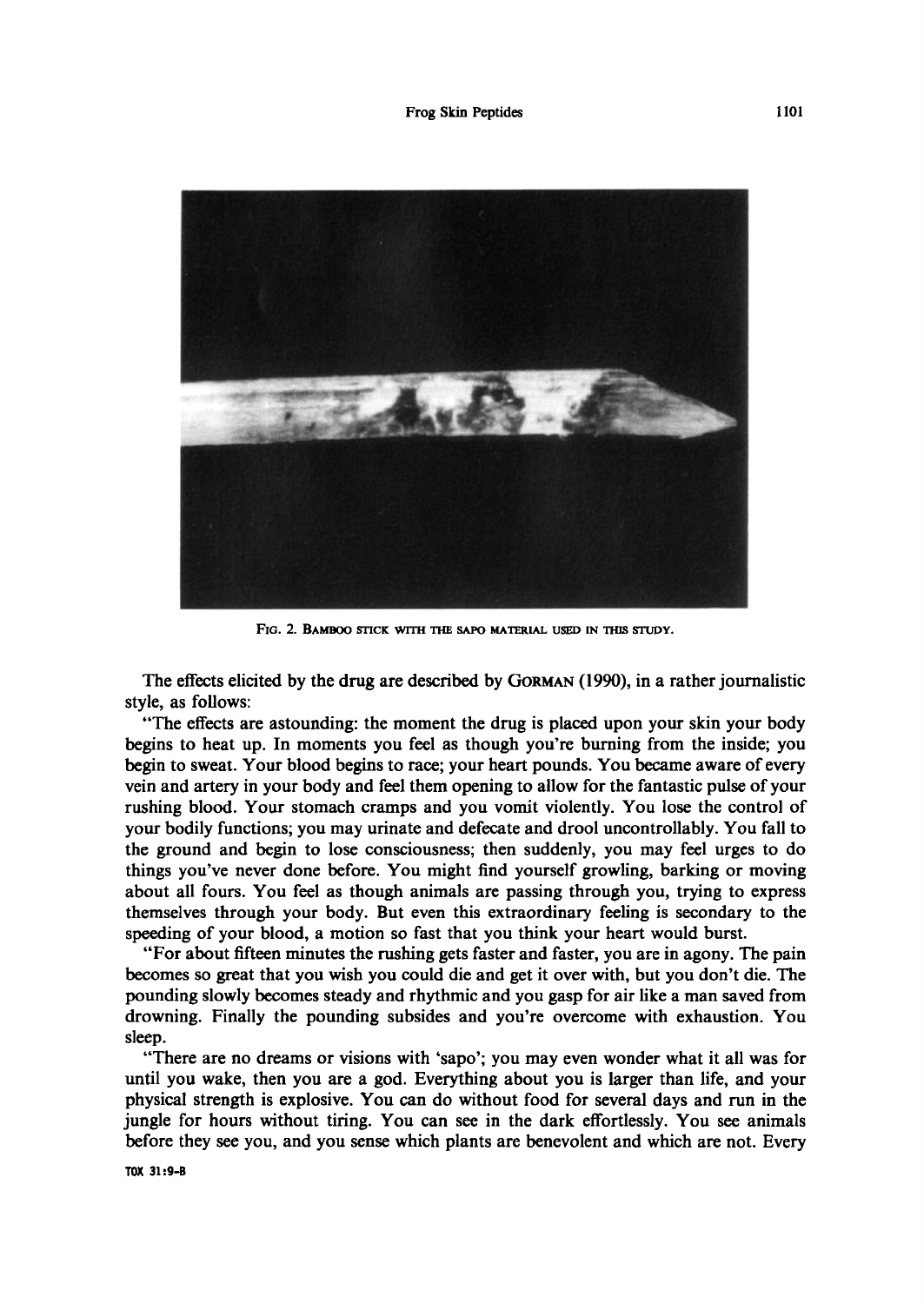sense you possess is heightened and somehow in tune with the jungle, as though the 'sapo' put the rhythm of the jungle into your blood."

The violent visceral effects of sapo have been confirmed by GORMAN (personal communication) in about ten self-applications of the drug, and correspond exactly to the description by DOLE and CARNEIRO (quoted by FURST, 1974).

It is suggested that the drastic cleaning out of the body (vomiting, diarrhoea, urination, sweating) observed in the first phase of the sapo application, with alleged elimination of `toxin', may have some `magic' effect in itself and may heighten the effects of other drugs possibly taken prior to, or together with, sapo. Among other things, by cleansing the body, Matses hunters would lose their `human' odour in the short time, making it easier to approach and capture the prey.

According to the estimates by GORMAN (personal communication) the amount of sapo rubbed into the normal two or three burned skin areas may be 20-30 mg (10 mg per area) with maximum doses of 100 mg per day. Sapo is used by the Matses not only to help on long hiking trips or in tapir trap setting (in this last case sapo is applied, morning and night, for at least 15 days, on four or five burns in the forearm and chest), but also to produce abortion (application on two burns to the interior of the vaginal labia) .

With regard to the central 'magic' effects of sapo, things are perhaps more complicated. It is possible, and in some cases certain, that before or after sapo, the Matses (especially the Amahuaca) take other drugs such as `Banisteropsis vine' or `nu-nu' snuff, which may have more or less potent hallucinogenic effects. Thus it is difficult to decide how much of the ecstatic trance experience may be ascribed to the frog poison and how much to other drugs. It should be stressed, however, that Gorman has experienced central effects, "to feel like god", after application of sapo alone.

The purpose of the present study, using an original sample of sapo from the Matses, was to establish: (a) the actual amount of bioactive compounds in sapo, especially amines and peptides; (b) the effects of the single active constituents or of a cocktail of them on the cardiovascular system and viscera; and (c) the effects of the same constituents on the central nervous system .

The results of this study would help us attempt to explain the two successive phases, peripheral and central, of sapo intoxication.

#### MATERIALS AND METHODS

#### 3apo material

A sample of sapo was placed at our disposal, in February 1991, by PETER GORMAN. The skin secretion was obtained from a P. bicolor specimen weighing 72 g, captured by the Matses near the Galvez River, Peru, on 22 December 1990.

The material, resinous in aspect, weighed 126 mg. It was ground in <sup>a</sup> small mortar and then extracted with 30 ml of 80% methanol. After 2 days the supernatant was removed and extraction with a similar quantity of 80% methanol repeated twice, again for 2 days. The liquids were combined, filtered and kept at  $2^{\circ}\text{C}$ .

The exhausted sapo material, weighing <sup>52</sup> mg (41% of the total weight), was extracted first with <sup>5</sup> ml petroleum ether and then, after removal of the solvent, boiled in <sup>3</sup> ml of 0.1 M HCI, for <sup>20</sup> min. The methanol, petroleum ether and acid extracts (the last two colourless) were submitted separately to bioassay .

#### Chromatography on alumina

An amount of the methanol extract corresponding to <sup>50</sup> mg sapo was evaporated and the residue, weighing <sup>36</sup> mg, dissolved in 50 ml of 95% ethanol. The liquid was loaded onto a chromatographic column packed with <sup>45</sup> g of alkaline alumina (Merck, Darmstadt, F.R .G.) and eluted using <sup>a</sup> stepwise gradient of aqueous ethanol: <sup>19</sup> steps from 95 to 10% ethanol. At each step two or three fractions of 50 ml were collected . The eluates were kept at 2°C until used.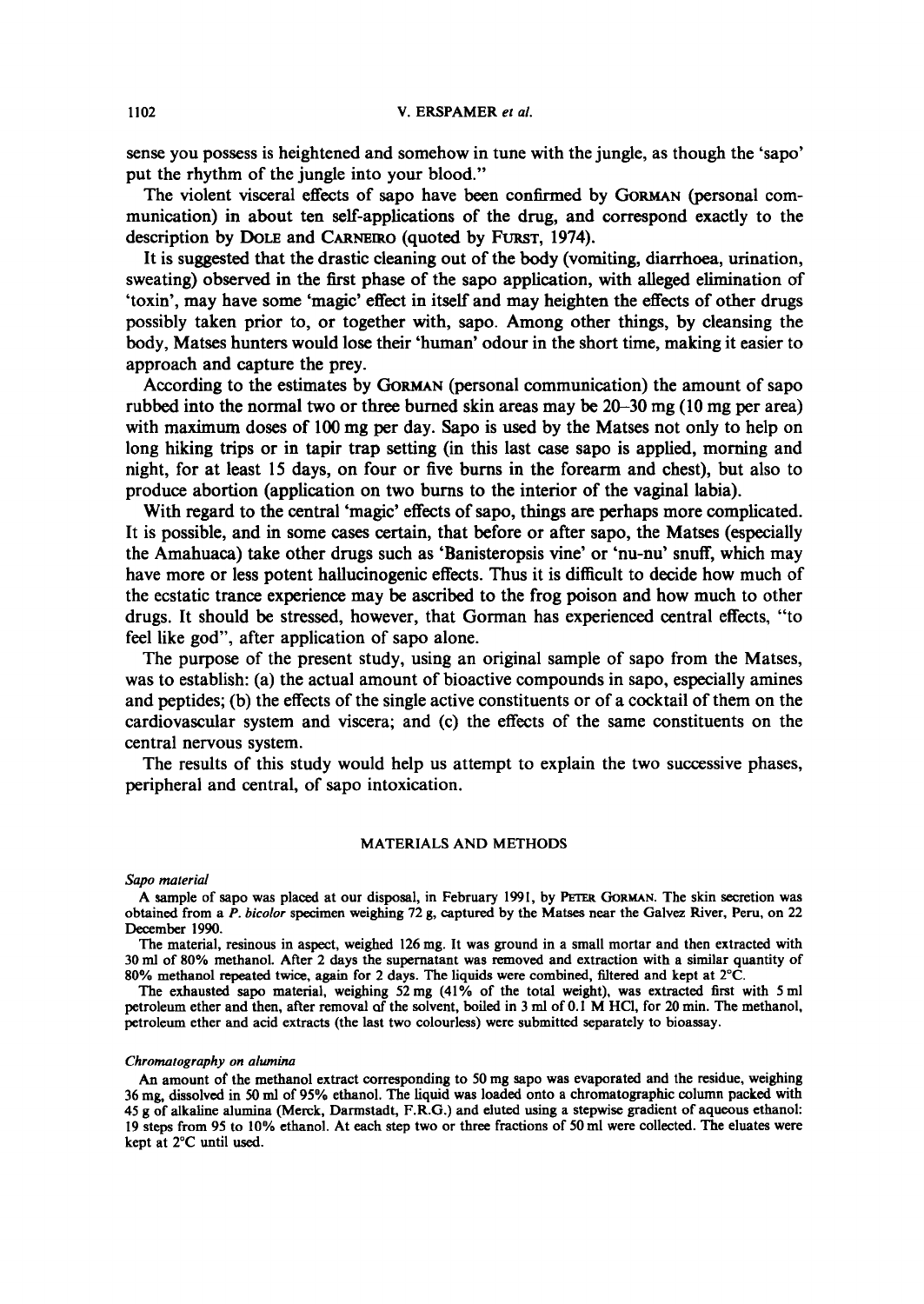#### Frog Skin Peptides 1103

#### Thin layer chromatography and colour reactions

Samples of the sapo methanol extract corresponding to 0.5-2 mg drug were applied to silica gel plates and developed in 80% ethanol : acetic acid (10 : 1 v/v). The developed chromatograms were then sprayed with Dragendorff reagent (for alkaloids) and the Ehrlich reagent, p-dimethylaminobenzaldehyde (for indolealkylamines).

## Bioassay

The occurrence and concentrations of the various active components of the sapo extracts were determined using the following test preparations: caerulein-like peptides: guinea-pig gall bladder; bradykinin- and bombesinlike peptides: rat uterus; tachykinins: guinea-pig ileum and rabbit colon; dermorphins: electrically stimulated guinea-pig ileum; deltorphins: electrically stimulated mouse vas deferens; and sauvagine: rat diuresis.

All the above methods have been described in detail in previous papers (ERSPAMER and FALCONIERI ERSPAMER, 1962; ERSPAMER et al., 1972, 1980; BROCCARDO et al., 1981).

The guinea-pig gall bladder, rat uterus, mouse vas deferens and rat antidiuresis tests gave reliable qualitative and quantitative results even with the crude sapo extract. However, the quantitative evaluation of the tachykinins and dermorphins was possible only after separation by chromatography.

In a further set of experiments the crude methanol sapo extract as well as the petroleum ether extract were injected intracerebroventricularly in rats, in order to assess the direct central effects elicited by the drug.

### RESULTS

## Bioassay

(1) Crude sapo methanol extract. The content of active peptides was as follows: phyllocaerulein, expressed as caerulein (equiactive to the former)  $30-35 \mu g$  per mg sapo; phyllokinin 18  $\mu$ g/mg; sauvagine 3  $\mu$ g/mg, finally, Ala-deltorphins, expressed as Ala-deltorphin I 5.3  $\mu$ g/mg. Phyllomedusin and the dermorphins, as already stated, could not be determined in the crude extracts.

Intracerebroventricular injections in rats of the extract, in amounts corresponding to 20, 50, and 200  $\mu$ g of drug per rat, produced only symptoms attributable to the opioid peptides: increased locomotor activity with rearing, grooming and sniffing, characteristic for the deltorphins (LONGONI et al., 1991), and analgesia, characteristic for the dermorphins (BROCCARDO et al., 1981). Threshold doses ranged from 20 to 50  $\mu$ g; with 200  $\mu$ g, effects were intense. No other obvious neurological or behavioural manifestations could be observed.

(2) Petroleum ether extract. The residue of the extract, taken up in water (slightly opalescent) did not display appreciable effects in any of our test preparations, up to amounts of 0.3 mg sapo/ml bath fluid. Similarly, the extract was completely inactive when given intracerebroventricularly in doses up to 3 mg sapo.

(3) Acid extract. This extract displayed  $\langle 1 \rangle$  of the activity of the methanol extract in our test preparations. Thus, only trace amounts of active compounds remained in sapo after methanol extraction.

(4) Eluates from alumina column. Figure 3 presents the elution profile of the various peptides from the alumina column. Sauvagine is retained by alumina and therefore appears only in trace amounts in the eluates. (a) Phyllocaerulein was eluted by 40 to 10% ethanol (26  $\mu$ g/mg sapo), with a recovery of 80%; (b) phyllokinin appeared in 60, to 50, eluates (14  $\mu$ g/mg), with a recovery of 78%; (c) phyllomedusin emerged in eluates 70, and 70<sub>3</sub> (18  $\mu$ g/mg); assuming an 80% recovery (as inferred from other experiments) the amount occurring in the crude methanol extract would be  $22 \mu g/mg$ ; (d) the aladeltorphins coeluted with phyllomedusin  $(4.6 \mu g/mg)$  with a 86% recovery (Fig. 4); (f) finally, [Lys<sup>7</sup>]-dermorphin-OH was found in eluates 40 and 30 (0.2–0.25  $\mu$ g/mg); assuming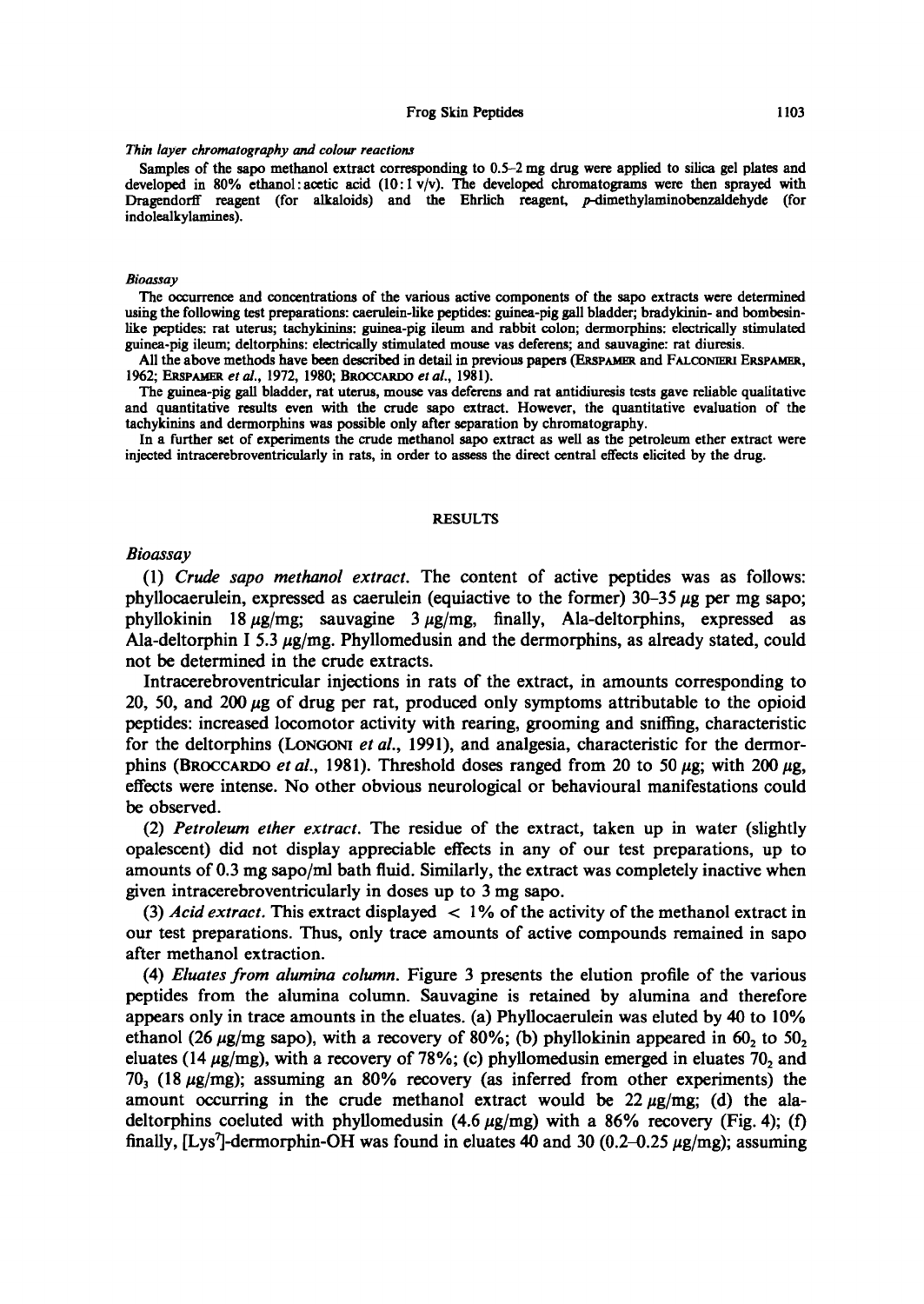

FIG. 3. ELUTION PROFILE FROM AN ALUMINA COLUMN OF THE FOUR MAIN PEPTIDES OCCURRING IN SAPO (IN  $\mu$ g PER mg SAPO).

Chromatography was obtained with a stepwise gradient of aqueous ethanol, from 95 to 10%. Numbers 1, 2, 3 (e.g. 70<sub>1</sub>, 70<sub>2</sub>, 70<sub>3</sub>) refer to the 50 ml eluate fractions obtained successively at the same ethanol concentration. [Lys']-dermorphin-OH was eluted by 40 and 30% ethanol (not shown). Sauvagine was retained by alumina. Peptides were quantitatively estimated by bioassay, against their synthetic standards, using the smooth muscle preparations shown in Fig. 5.

a 70-80% recovery from alumina, the actual content of the peptide in sapo would be  $0.25 - 0.33 \mu$ g/mg.

Methanol extracts of fresh *P. bicolor* skin also contain similar amounts of  $[Trp<sup>4</sup>]$ Asn<sup>7</sup>]-dermorphin-OH. The peptide could not be detected in the sapo extract probably because it was largely inactivated during drying of the cutaneous secretion. We have demonstrated (unpublished observations) that [Trp<sup>4</sup>, Asn<sup>7</sup>]-dermorphin-OH is attacked with exceptional rapidity by tissue endoproteases.

From data obtained in the bioassay of the crude sapo methanol extract and of the eluates from the alumina column, it can be calculated that active peptides account altogether for 7.2% of the sapo weight and for 12% of the weight of the methanolextractable constituents of the drug.

#### Thin layer chromatography

No Dragendorff- or Ehrlich-positive spots appeared on chromatograms following application of <sup>2</sup> mg crude methanol extract, confirming the negative results obtained on paper chromatograms of P. bicolor skin extracts, using amounts of up to 0.2 <sup>g</sup> fresh skin (unpublished observations) .

## DISCUSSION AND CONCLUSIONS

Sapo, the dried secretion obtained from P. bicolor skin, contains enormous amounts of bioactive peptides, potently affecting the cardiovascular system and the visceral functions: up to 32  $\mu$ g caerulein per mg sapo, 18  $\mu$ g phyllokinin, 22  $\mu$ g phyllomedusin and 3  $\mu$ g sauvagine. In addition it contains  $5.2 \mu$ g Ala-deltorphin (expressed as Ala-deltorphin I) and  $0.25-0.33 \mu$ g [Lys<sup>7</sup>]-dermorphin-OH. Sapo does not contain, like *P. bicolor* skin extracts, detectable amounts of biogenic amines (especially indolealkylamines) and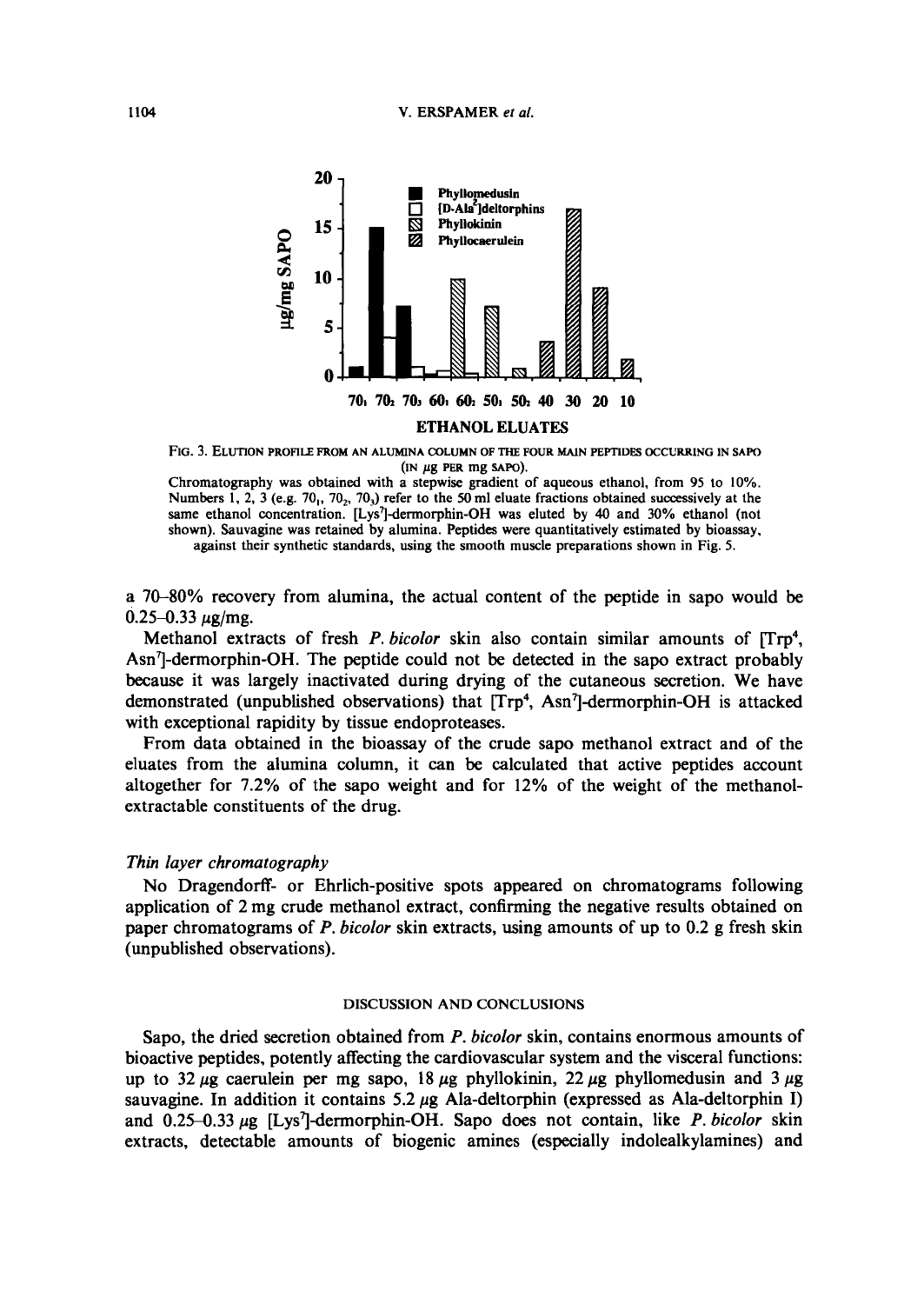

FIG. 4. SMOOTH MUSCLE PREPARATIONS USED IN THE QUALITATIVE AND QUANTITATIVE BIOASSAY OF THE DIFFERENT PEPTIDES OCCURRING IN THE ETHANOL ELUATES FROM AN ALUMINA COLUMN LOADED WITH SAPO.

Organ bath, <sup>10</sup> ml. GPGB, guinea-pig gall bladder. Responses elicited by amounts of eluates corresponding to  $2 \mu$ g sapo. For comparison 10 ng caerulein (CAER). Peak of caerulein-like activity was found in 30% eluate . GPI, guinea-pig ileum. Responses elicited by amounts of eluates corresponding to 3  $\mu$ g sapo. Peak of phyllomedusin activity was found in 70<sub>2</sub>% eluate. MVD, mouse vas deferens. Response elicited by amounts of eluates corresponding to 10 ug sapo . For comparison 2 ng Ala-deltorphin <sup>I</sup> (DELT) . Clear-cut peak of deltorphin activity was found in 70.% eluate. RU, rat uterus. Responses elicited by amounts of eluates corresponding to 10  $\mu$ g sapo. For comparison 100 ng phyllokinin (PHK). Peak of phyllokinin activity was found in  $60$ , and 50,% eluates. Time marks, 5 min.

Dragendorfl-positive alkaloids. Other peptide peaks, in addition to those produced by the above peptides, are present in sapo HPLC chromatograms. Their study is in progress, but none of them displayed any activity in our systems.

At this point, before passing on to a detailed discussion of our results, a preliminary, fundamental question must be answered, that of the rate of absorption of the sapo constituents through the burned areas of human skin.

It is well known that exposed inflamed dermis (like inflamed mucosae) easily absorb drugs, as a consequence of vasodilatation and increased capillary permeability . Moreover, bradykinins and tachykinins, occurring in large amounts in sapo, are potent proinflammatory agents, further increasing vascular dilatation and permeability produced by the thermal injury.

Both bradykinin and eledoisin (a tachykinin related to phyllomedusin) are active, following intradermal injection in man, at doses as low as 1-5 ng (DE CARO, 1963).

As previously stated, it has been calculated that the sapo material applied to a burn has an approximate weight of <sup>10</sup> mg. If so, the peptide content of <sup>a</sup> single application would be as follows: caerulein 320  $\mu$ g, phyllomedusin 220  $\mu$ g, phyllokinin 180  $\mu$ g, sauvagine 30  $\mu$ g, Ala-deltorphins 53  $\mu$ g and [Lys<sup>7</sup>]-dermorphin-OH 3  $\mu$ g.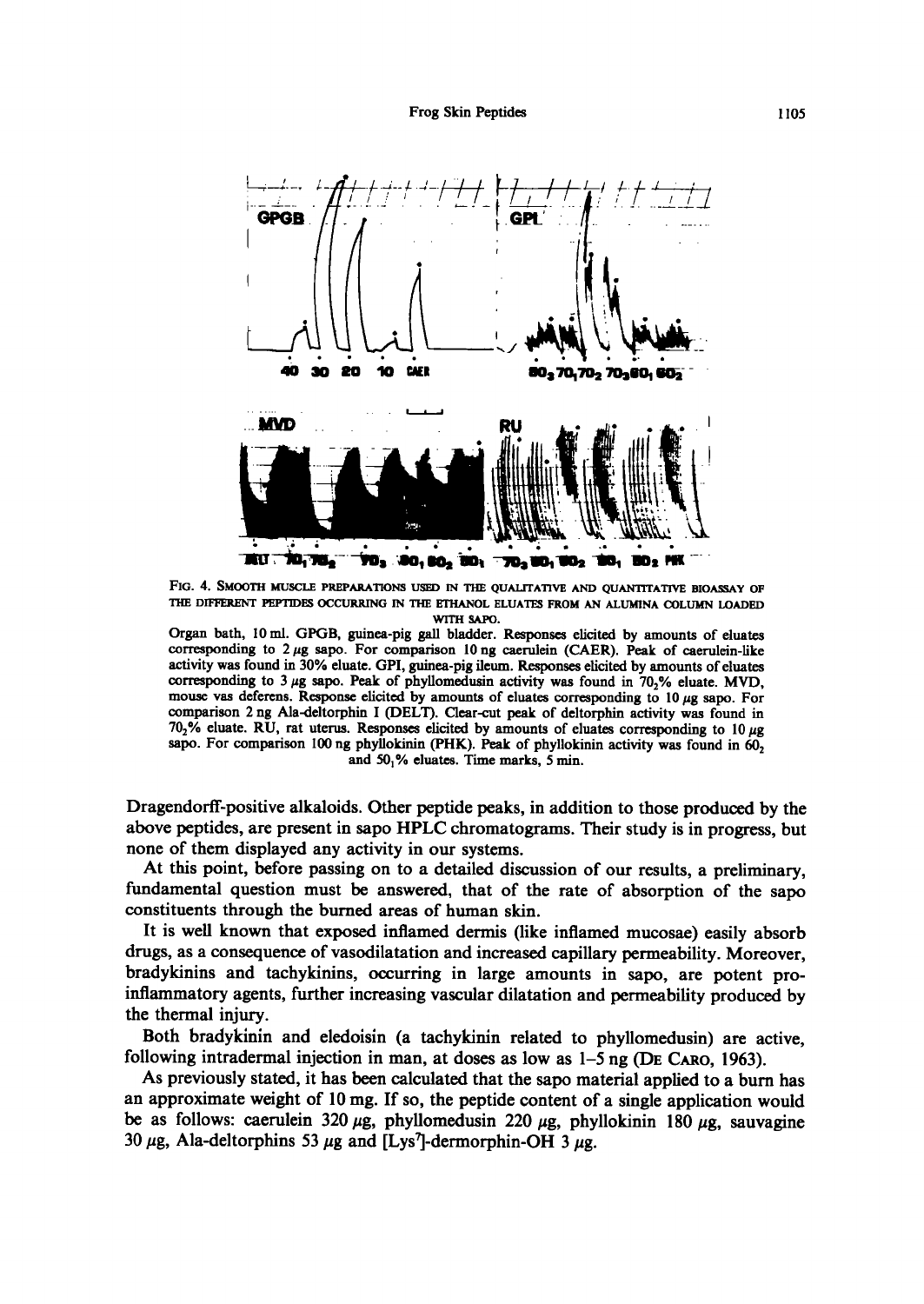On the basis of these qualitative and quantitative data we will try to explain both the peripheral and central symptoms observed in the two successive phases of sapo intoxication.

## Peripheral aspects of the sapo intoxication

The single active peptides will be discussed in turn.

(a) Caerulein and the equiactive phyllocaerulein display a moderate action on blood pressure (threshold dose by s.c. injection in dog  $5-10 \mu g/kg$ ; in man possibly  $1-2 \mu g/kg$ ), but a potent action on the gastrointestinal smooth muscle, and gastric and pancreatic secretions (BERTACCINI et al., 1968a, b; ANASTASI et al., 1969; BERTACCINI, 1980). Intramuscular doses as low as  $0.06 \mu g/kg$  produced in man relaxation of the sphincter of Oddi, with facilitation of bile flow, and doses of  $0.5-1 \mu g/kg$  (threshold  $0.1 \mu g/kg$ ) provoked contraction of the gall bladder, potent stimulation of gastric and pancreatic secretions and potent stimulation of intestinal motility both in healthy subjects (AGOSTI  $et al., 1970$ ; BERTACCINI and AGOSTI, 1971) and in patients with post-operative intestinal atony (HAAS and FUEFF, 1978). Side-effects, observed with  $1 \mu g/kg$ , were nausea, vomiting (3-10% cases), facial flush, mild tachycardia, changes in blood pressure, sweating, abdominal discomfort and urge for defecation.

Contraction of the gall bladder and increase in acid gastric secretion were observed also following nasal insufflation of  $1 \mu g/kg$  caerulein (threshold 0.1  $\mu g/kg$ ) (AGOSTI and BERTACCIM, 1969). All the above effects and side-effects were obtained, in persons weighing 60 kg, at a total caerulein dose of 30–60  $\mu$ g, an amount 15 to 20 times lower than the 640-690  $\mu$ g of peptide present in 20-30 mg of sapo.

The obvious conclusion is that the gastrointestinal symptoms (vomiting, diarrhoea) observed in the early phase of sapo intoxication may be predominantly, if not entirely, an expression of caerulein intoxication. The peptide could also play a role in producing the cardiovascular effects elicited by the frog secretion.

(b) Phyllokinin is present in  $20-30$  mg sapo in amounts of  $360-540$  µg. Since the activity of this peptide on blood pressure in the dog is three times greater than that of bradykinin, the cardiovascular effects of the amount of phyllokinin occurring in sapo would be the same as those elicited by 1000-1500  $\mu$ g bradykinin. In addition, the effect of phyllokinin on blood pressure lasts considerably longer than that of bradykinin, indicating a lower inactivation rate (ANAsTAsi et al., 1966). No data are available on the amount of s.c . or i.m. phyllokinin or bradykinin necessary to cause a fall in blood pressure in dog or man. By i.v. injection 0.1  $\mu$ g/kg phyllokinin is hypotensive in dogs and rabbits. Thus, it is possible that 5-7.5  $\mu$ g/kg of s.c. phyllokinin may affect, at least transiently, blood pressure in man, contributing to the initial violent cardiovascular effects of sapo.

(c) Phyllomedusin. It is well known that this peptide (ANASTASI et al., 1970), like all other tachykinins, is potently active on blood pressure, gut motility and lachrymal and salivary secretions (ERSPAMER and FALCONIERI ERSPAMER, 1962; BERTACCINI et al., 1965; DE CARO et al., 1966). The threshold hypotensive dose of the peptide in the dog, by s.c. injection, is  $1-2 \mu g/kg$ ; the stimulant action on gastrointestinal motility even lower:  $0.2-1 \mu$ g/kg in the dog and probably also in man (BERTACCINI, 1980).

Thus, it is conceivable that the  $440-660 \mu$ g phyllomedusin rubbed into the skin with 20-30 mg sapo ( $= 15-20 \mu g/kg$ ) may substantially contribute to the cardiovascular effects of the drug and, even more, to its gastrointestinal effects .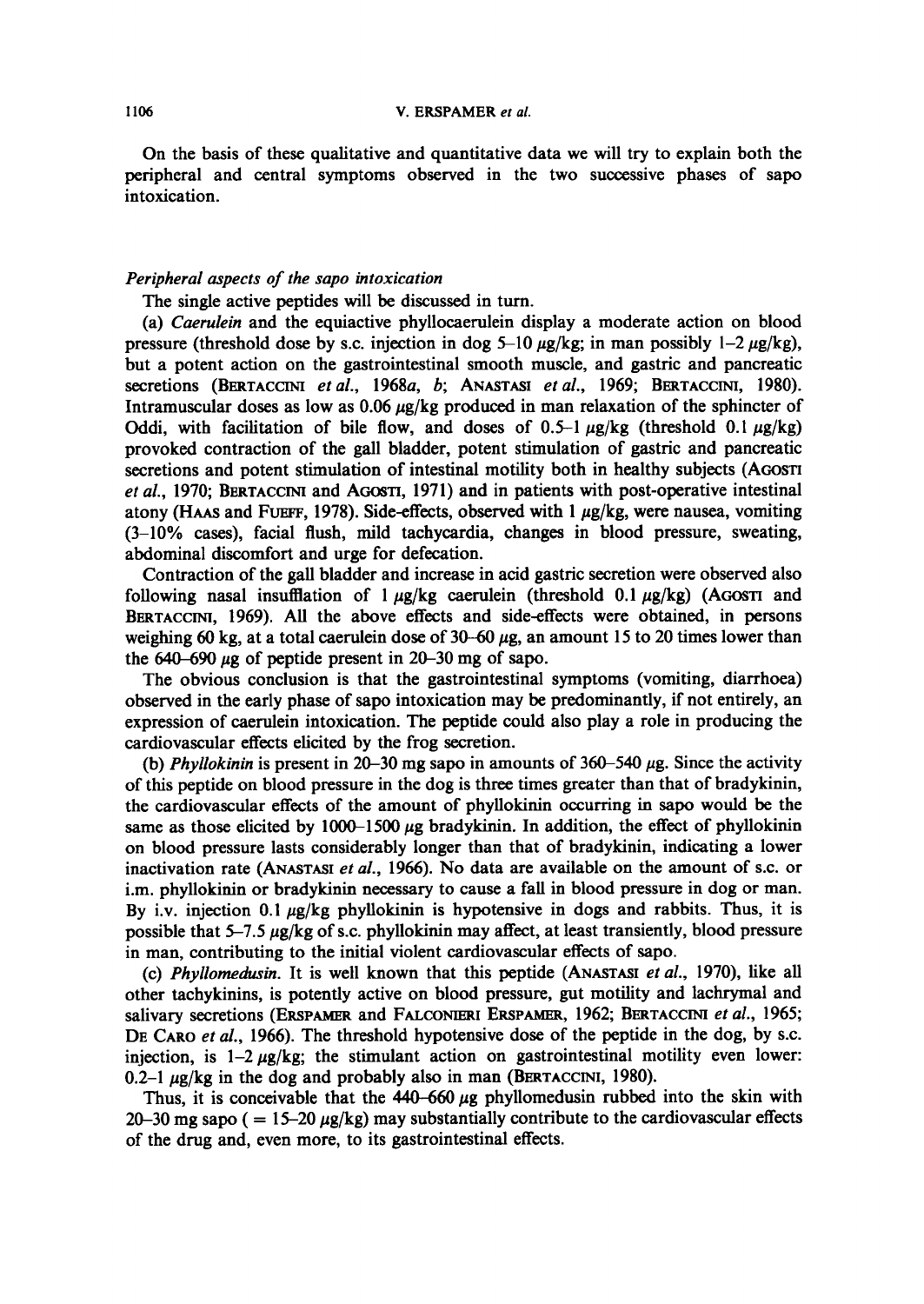Frog Skin Peptides 1107

(d) Sauvagine. The amount of this peptide present in 20-30 mg sapo is of the order of 60-90 ug. Peripherally, sauvagine causes in dogs, rabbits and rats <sup>a</sup> long-lasting fall in blood pressure, accompanied by intense tachycardia (ERSPAMER et al., 1980). In the dog, pressure decrease is due mainly to an intense vasodilatation in the mesenteric vascular area. In rats, the threshold hypotensive and heart rate-stimulating dose of sauvagine, by s.c. injection, is  $0.5 \mu g/kg$  (MELCHIORRI and NEGRI, 1983).

From the above data it seems likely that the amount of sauvagine rubbed into the skin with 20–30 mg sapo (corresponding to 1–1.5  $\mu$ g/kg) may contribute to the cardiovascular effects ("blood racing, heart pounding") seen in sapo intoxication, as well as, through its potent vasodilator action on gut mucosal vessels, to diarrhoea. The effects of the activation of the pituitary-adrenal axis produced by sauvagine will be discussed later.

(e) Opioid peptides . No peripheral effects whatsoever can be expected from the amounts of Ala-deltorphins (105-160  $\mu$ g) and [Lys<sup>7</sup>-dermorphin-OH (6-9  $\mu$ g) occurring in 20-30 mg sapo.

In summary, it may be reasonably concluded that the intense peripheral cardiovascular and gastrointestinal symptoms observed in the early phase of sapo intoxication may be entirely ascribed to the known bioactive peptides occurring in large amounts in the frog material . A predominant role seems to be played by caerulein, with potentiation of the caerulein intoxication by phyllomedusin, phyllokinin and sauvagine. Abortion ascribed to sapo may be due either to direct effect of the peptide cocktail on the uterine smooth muscle or, more likely, to the intense pelvic vasodilatation and the general violent physical reaction to the drug.

## Central aspects of the sapo intoxication

(a) Caerulein, given s.c. in rats, at a dose of  $2 \mu g/kg$ , displayed clear-cut satiety and analgesic effects (JuRNA and ZETLER, 1981). In man, an analgesic effect was observed, following s.c. administration of caerulein, at doses of 0.06–0.2  $\mu$ g/kg (4–12  $\mu$ g/60 kg) in patients suffering from renal colic, rest pain due to peripheral vascular insufficiency and even cancer pain (ERSPAMER, 1981, 1983; GRAIFF, 1990). It has been suggested that the analgesic effect, independent of any action on smooth muscles, may be related to the release of  $\beta$ -endorphin or to a direct effect of the peptide on the aminergic system in the CNS. On the other hand, caerulein given by i.v. infusion at a rate of 2 ng/kg/min (total  $7 \mu g$ ) caused a significant reduction in hunger and food intake in human volunteers (STACHER et al., 1982).

The amount of caerulein rubbed into the skin with 20-30 mg sapo (11-16  $\mu$ g/kg) would be largely sufficient to produce satiety and analgesic effects in man.

(b) Sauvagine, given to rats by the s.c. route, from threshold doses of 0.3  $\mu$ g/kg, caused the release of corticotropin from the pituitary, with consequent activation of the pituitaryadrenal axis and an increase in plasma corticosterone levels. With 0.5 and 2  $\mu$ g/kg, levels rose by 100% and 400%, respectively. The effects lasted for 2 to 4 hr. Simultaneously, there was a release of  $\beta$ -endorphin and an elevation of plasma catecholamine and glucose concentrations (VALE et al., 1981; ERSPAMER and MELCHIORRI, 1983).

It should be remembered that according to GORMAN (personal communication), the maximum amount of sapo rubbed into the skin over the course of <sup>a</sup> day could be as high as 100 mg (corresponding to 3000  $\mu$ g caerulein and 300  $\mu$ g sauvagine) and that Matses hunters setting traps could apply 20-30 mg sapo to their skin twice daily for 10-15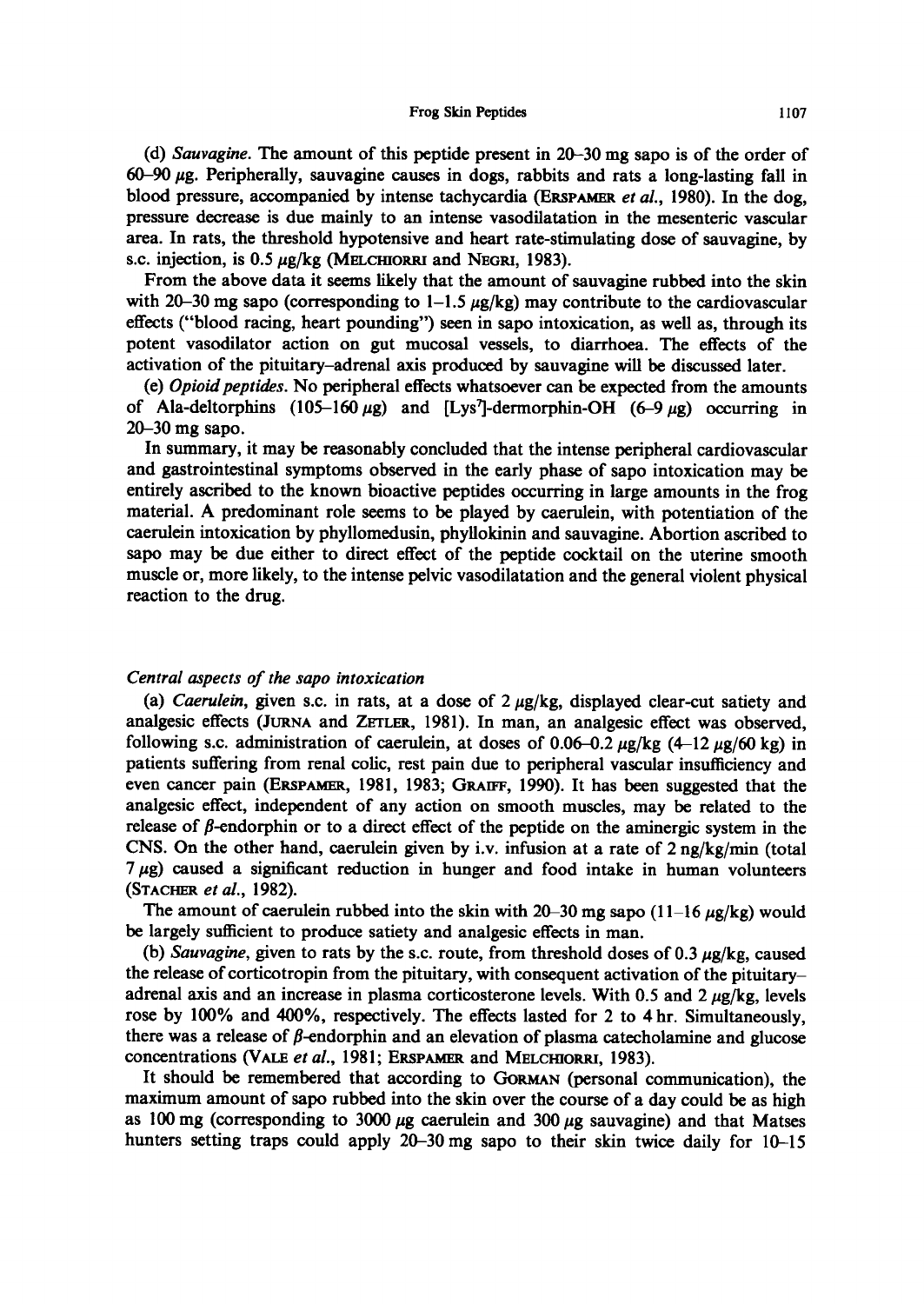consecutive days. It is clear that this would cause a persistent activation of the pituitaryadrenal axis by sauvagine and full manifestation of the analgesic and satiety effects due to caerulein.

(c) No appreciable central effects are to be expected by the amounts of phyllomedusin and phyllokinin present in 20-30 mg sapo, unless they increase the blood-brain barrier permeability, thus facilitating access to the brain not only of themselves but also of the other active peptides . This would perhaps allow the appearance of the anti-dipsogenic effect of phyllomedusin, with consequent enhanced resistance to thirst (DE CARO et al., 1988).

(d) We do not know whether the Ala-deltorphins present in 20-30 mg sapo  $(120-180 \mu g)$  could have any central action in man, when administered by the s.c. route. It seems very improbable. In rats, intracerebroventricular doses as high as  $0.1-0.5 \mu g/kg$  are required to elicit an increase in locomotor activity and other behavioural changes (ERSPAMER, 1992). Volunteers, infused with a total of <sup>5</sup> mg of Ala-deltorphin <sup>I</sup> over <sup>a</sup> 30 min period, showed no symptoms whatsoever (DEGLI UBERTI et al., 1989). The same can be said for [Lys<sup>7</sup>]-dermorphin-OH present in 20–30 mg sapo in an amount of 5–8  $\mu$ g. In rats an analgesic effect could be appreciated only after  $1-2$  mg/kg of the peptide, given by s.c. injection.

In conclusion, some central effects of sapo (increase in physical strength, enhanced resistance to hunger and thirst and, more generally, increase in the capacity to face stress situations) may be explained by the presence of caerulein and sauvagine in the drug; the role played by the other peptides is uncertain. Of course, it cannot be ruled out that the cocktail of peptides occurring in sapo, owing to its effect on the vasculature, may increase the permeability of the blood-brain barrier, facilitating access of all peptides to the brain.

At any rate, no hallucinations, visions or `magic' effects are produced by the known peptide components of sapo. Similarly, biogenic amines are beyond consideration, because P. bicolor skin, like that of other Phyllomedusinae, does not contain detectable amounts of these compounds.

In theory, it is not possible to exclude that other unknown sapo constituents, not detectable in our bioassay procedures, display some central effects in man. This, however, seems highly improbable because intracerebroventricular injections of sapo (methanol and petroleum ether extracts) in rats did not produce neurological or behavioural effects other than those expected from their content in known peptides, especially opioid peptides .

Recently, DALY et al. (1992) have isolated from a sample of P. bicolor skin secretion (sapo) a 33-residue linear peptide, very rich in alanine and lysine (11 and 6 residues, respectively) and possibly including in the sequence a D-amino acid residue:

Gly-Leu-Trp-Ser-Lys-Ile-Lys-Glu-Val-Gly-Lys-Glu-Ala-Ala-Lys-Ala-Ala-

Ala-Lys-Ala-Ala-Gly-Lys-Ala-Ala-Leu-Gly-Ala-Val-Ser-Glu-Ala-Val-OH

The peptide, named adenoregulin, enhances binding of agonists to A,-adenosine receptors in rat brain membranes. It is accompanied by peptides, as yet not sequenced, that inhibit binding. It is difficult to conceive that adenoregulin has any important participation in the peripheral and central effects of sapo. The enormous s.c . dose of  $6 \mu g/m$ ouse (approx. 240  $\mu g/kg$ ) caused only modest behavioural depression. The s.c. injection into mice of methanol or aqueous extracts of P. bicolor dried skin secretion in doses equivalent to 0.1–6 mg/mice of the dried material (  $=$  4–240 mg/kg) resulted in a dose-related reduction of spontaneous locomotor activity . At higher doses, mice were completely inactive for several hours, although when touched they would respond briefly and then reassume a lethargic state. According to DALY et al. (1992) the inactive state is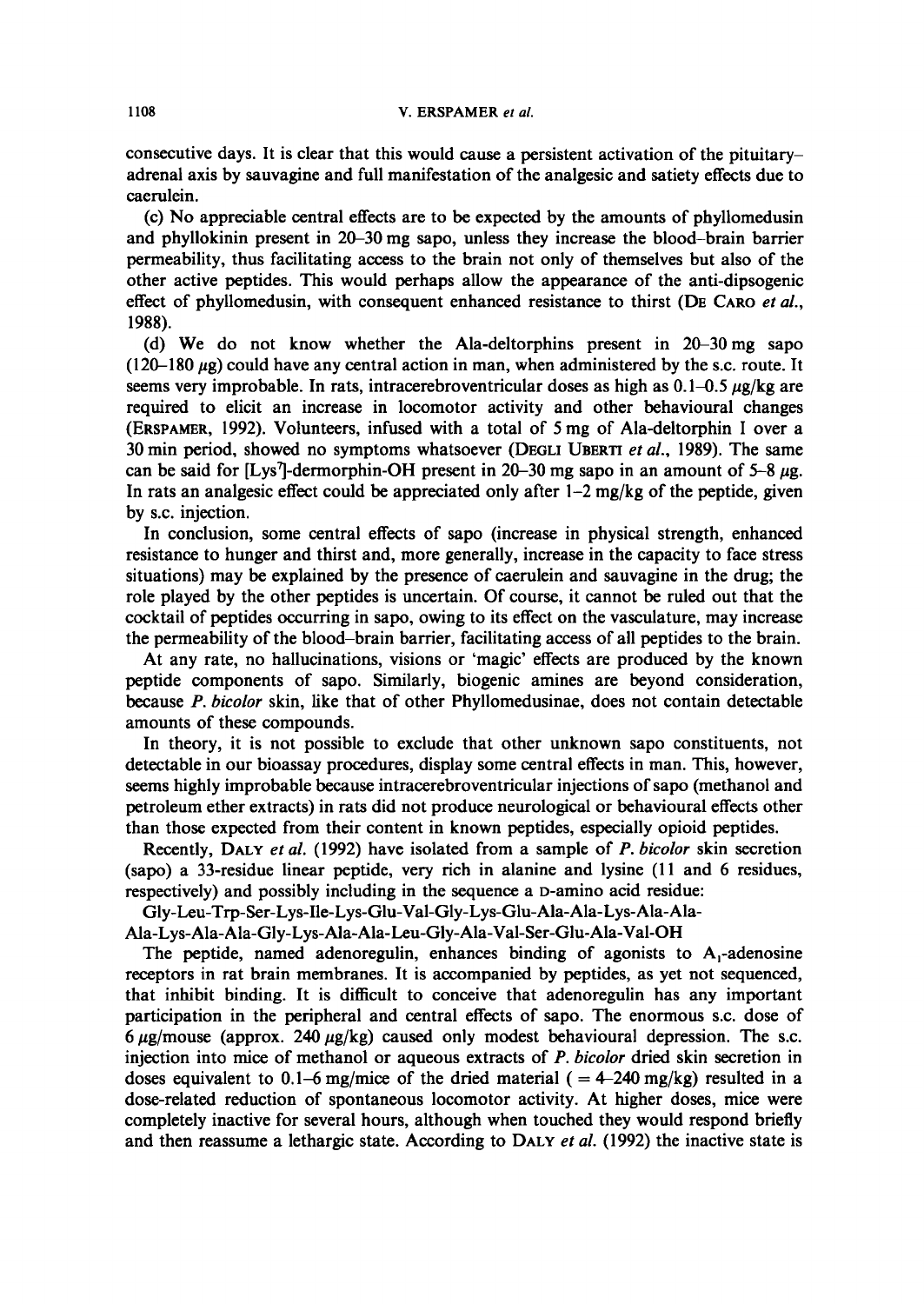reminiscent of the inactive but responsive state caused in mice by injection of some nonnatural adenosine analogs.

Unfortunately no data are presented on the blood pressure situation of the injected mice. Reduction of locomotor activity and lethargic-like state, with preservation of responsiveness to stimuli are typical of severe hypotension, that may be produced by the enormous amounts of vasoactive peptides (up to 70  $\mu$ g/mg) occurring in the dried skin secretion. The Matses share the 'magic' use of frog poisons with other Peruvian Indians, the Amahuaca (CARNEIRO, 1970) and the Cashinaua (KENNEIT KENSINGER, quoted by FURST, 1974) as well as with the Brazilian Indians Mayoruna (cf. DALY et al., 1992) and Marubo (MONTAGNER-MELATTI, 1985). The Cashinaua seem to employ a different frog species, and to interpret the experience as one of purification, designed to expel a sicknesslike condition and bad luck, especially in hunting.

ROTH (1915) has reported similar 'magic' practices among the Indians of the Guineas. The poisonous exsudation and spaw of certain frogs or toads are rubbed into cuts made in the skin, or introduced into the eyes, nose, mouth and ears of the hunters, with the same drastic symptoms experienced during sapo intoxication.

We have studied as many as 12 Phyllomedusinae frogs collected from Northern Argentina to Mexico, and have shown that all the examined species contained the same cocktail of active peptides (bradykinins, tachykinins, caeruleins, sauvagine, opioid peptides) as P. bicolor skin (ERSPAMER et al., 1985). Hence, the skin secretion of all these frogs could provoke an intoxication similar to that elicited by sapo. Several *Phyllomedusa* species, e.g. P. tomoptera, P. palliata and P. tarsius, are sympatrid to P. bicolor. In accordance with this assumption, the injection of a methanol extract from a skin of P. lemur, that was equivalent to 100 mg of wet skin, produced in mice an inactive state similar to that caused by extracts of dry  $P$ . bicolor secretion (DALY et al., 1992).

Acknowledgements-This work was supported by grants from the Consiglio Nazionale delle Ricerche, CNR, Rome, and Fidia Research Laboratories, Abano Terme, Padua (Italy) . We are indebted to Miss P. TAJARIOL and Miss C. CREMONA of the same laboratories for linguistic supervision .

#### REFERENCES

AGOSTI, A. and BERTACCINI, G. (1969) Nasal absorption of caerulein. Lancet I, 580-581.

- AGosTI, A., BIASIOLI, S. and BERTACCINI, G. (1970) Action of caerulein on gastric secretion in man. Gastroenterology 59, 727-730.
- ANASTASI, A., BERTACCINI, G. and ERSPAMER, V. (1966) Pharmacological data on phyllokinin (bradykinylisoleucyl-tyrosine-O-sulfate) and bradykinyl-isoleucyl-tyrosine. Br . J. Pharmac. 27, 479-485.
- ANASTASI, A., BERTACCINI, G., CEI, J. M., DE CARO, G., ERSPAMER, V. and IMPICCIATORE, M. (1969) Structure and pharmacological actions of phyllocaerulein, a caerulein-like nonapeptide: its occurrence in extracts of the skin of Phyllomedusa sauvagei and related Phyllomedusa species. Br. J. Pharmac. 37, 198-206.
- ANASTASI, A. and FALCONIERI ERSPAMER, G. (1970) Occurrence of phyllomedusin, a physalaemin-like decapeptide, in the skin of Phyllomedusa bicolor. Experientia 26, 866.
- BERTACCIm, G. (1980) Peptides of the amphibian skin active on the gut. 1. Tachykinins (substance P-like peptides) and caeruleins. Isolation, structure, and basic function. In: Gastrointestinal Hormones, pp. 315-341 (JERZY GLAss, G. B., Ed.) . New York: Raven Press .
- BERTACCINI, G. and AGOSTI, A. (1971) Action of caerulein on intestinal motility in man. Gastroenterology 60, 55–63.
- 55-63.<br>BERTACCINI, G., CEI, J. M. and ERSPAMER, V. (1965) The action of physalaemin on the systemic arterial blood pressure in some experimental animals. Br. J. Pharmac. 27, 479-485.
- BERTACCINI, G., DE CARO, G., ENDEAN, R., ERSPAMER, V. and IMPICCIATORE, M. (1968a) The action of caerulein on the systemic arterial blood pressure of some experimental animals. Br . J. Pharmac. 33, 59-71.
- BERTACCINI, G., DE CARO, G., ENDEAN, R., ERSPAMER, V. and IMPICCIATORE, M. (1968b) The action of caerulein on the smooth muscle of the gastrointestinal tract and the gall bladder. Br . J. Pharmac. 34, 291-310.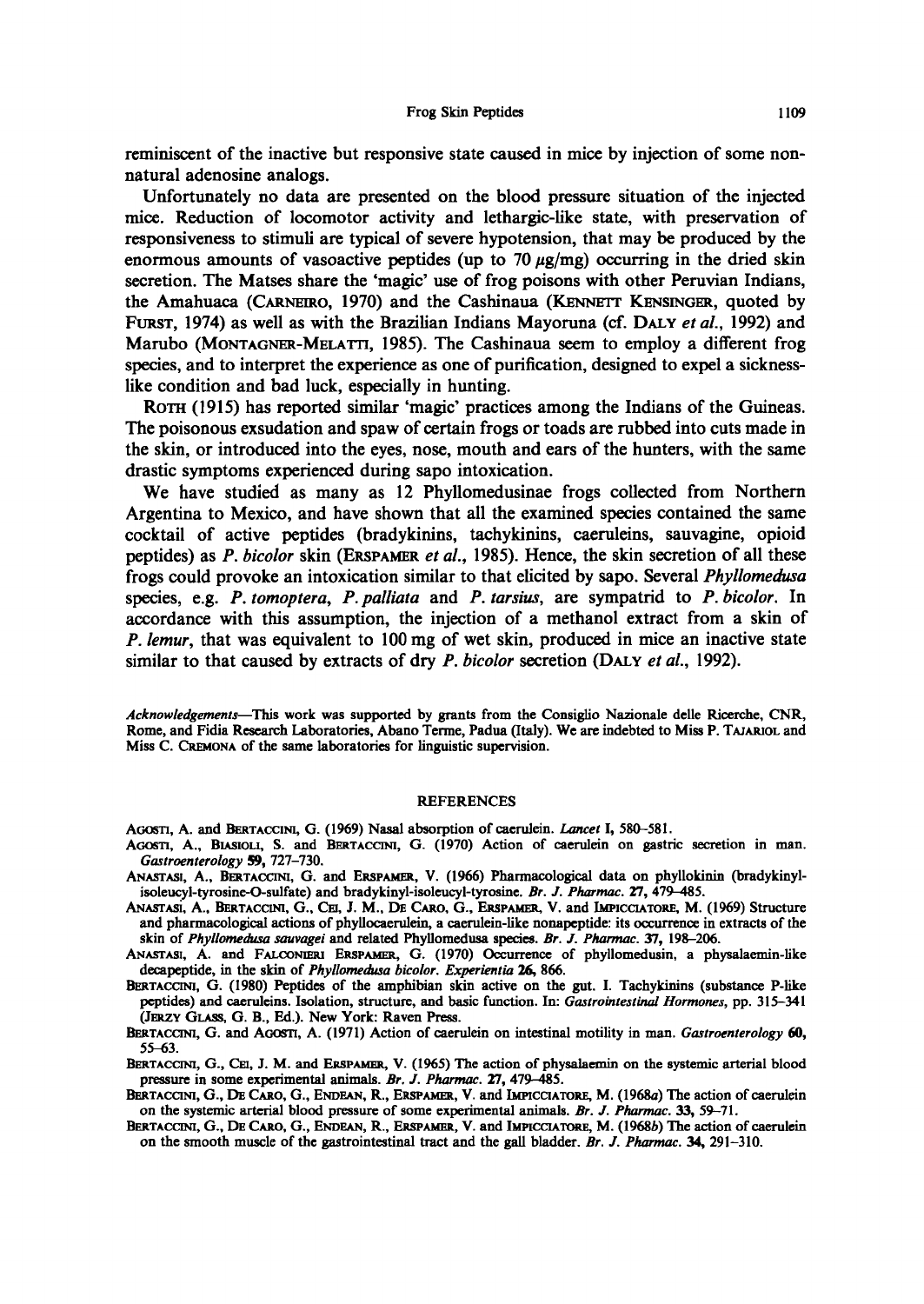- BROCCARDO, M., ERSPAMER, V., FALCONIERI ERSPAMER, G., IMPROTA, G., LINARI, G., MELCHIORRI, P. and MoNTEcuccm, P. C. (1981) Pharmacological data on dermorphins, <sup>a</sup> new class of potent opioid peptides from amphibian skin. Br. J. Pharmac. 73, 625-631.
- CARNEIRO, L. R. (1970) Hunting and hunting magic among the Amahuaca of the Peruvian montaña. Ethnology 9,331-341.
- DALY, J. W., CACERES, J., MoNI, R. W., GusovsgY, F., Moos, M., JR, SEAMON, K. B., MILTON, K. and MYERS, CH. H. (1992) Frog secretion and hunting magic in the upper Amazon: identification of <sup>a</sup> peptide that interacts with an adenosine receptor. Proc. natn. Acad. Sci. U.S.A. 89, 10,960-10,963.
- DE CARO, G. (1963) Azione della eledoisina sulla permeabilità capillare nell'uomo, nella cavia e nel ratto. Arch. Int. Pharmacodyn. Ther. 146, 27-39.
- DE CARO, G., FARRUGIA, L., MINARDI, E. and NOVARINI, A. (1966) Hypotensive effect of eledoisin, physalaemin and related peptides in man. Naunyn-Schmiedeberg's Arch. Pharmac. 254, 194-198.
- DE CARO, G., PERFUMI, M. and MASSI, M. (1988) Tachykinins and body fluid regulation. In: *Progress in* Psychobiology and Physiological Psychology, pp. 31-66 (EPSTEIN, A. N. and MORRISON, A. R., Eds). New York: Academic Press.
- DEGLI UBERTI, E. C., SALVADORI, S., TRASFORINI, G., MARGUTTI, A., AMBROSIO, M. R., ROSSI, R., MARASTONI, M. and PANSIM, R. (1989) Effetto della deltorfina, oppioide ad alta afflniti per <sup>i</sup> recettori delta, sulla secrezione di prolattina, ormone della crescita e TSH nell'uomo. J. Endocrinol. Invest. 12, (Suppl. 1), 22.
- ERsPAmER, V. (1981) Caerulein sus Amphibienhaut. Ein Analgon des Siugetiercholezystokinins. Therapiewoche 31, 2690-2705.
- ERSPAMER, V. (1983) Caerulein and dermorphin as potential analgesic and sedative natural peptides. In: Pharmacological Basis of Anaesthesiology . Clinical Pharmacology of New Anaesthetics, pp. 127-140 (TIENGO, M. and Cousins, M. J., Eds). New York: Raven Press.
- ERSPAMER, V. (1992) The opioid peptides of the amphibian skin. Int. J. devl. Neurosci. 10, 3-30.
- ERSPAMER, V. and FALCONIERI ERSPAMER, G. (1962) Pharmacological actions of eledoisin on extravascular smooth muscle. Br. J. Pharmac. 19, 337-354.
- ERSPAMER, V. and MELCHIORRI, P. (1983) Action of amphibian skin peptides on the central nervous system and the anterior pituitary. Neuroendocrine Perspectives 2, 37-106.
- ERSPAMER, V., FALCONIERI ERSPAMER, G., INSELVINI, M. and NEGRI, L. (1972) Occurrence of bombesin and alytesin in extracts of the skin of three European discoglossid frog and pharmacological actions of bombesin on extravascular smooth muscle . Br. J. Pharmac. 45, 333-348.
- ERsPAmER, V., FALCONIERI ERSPAMER, G., IMPROTA, G., NEGRI, L. and DE CASIIGLIONE, R. (1980) Sauvagine, <sup>a</sup> new polypeptide from *Phyllomedusa sauvagei* skin. Occurrence in various Phyllomedusa species and pharmacological actions on rat blood pressure and diuresis. Naunyn-Schmiedeberg's Arch. Pharmac. 312, 265-270.
- ERSPAMER, V., MELCHIORRI, P., FALCONIERI ERSPAMER, G., MONTECUCCHI, P. C. and DE CASTIGLIONE, R. (1985) Phyllomedusa skin: a huge factory and store-house of a variety of active peptides. Peptides 6 (Suppl. 3),  $7-12$ .
- ERSPAMER, V., FALCONIERI ERSPAMER, G. and CEI, J. M. (1986) Active peptides in the skin of two hundred and thirty American amphibian species. Comp. Biochem. Physiol. 85c, 125-137.
- FURST, P. (1974) Hallucinogens in precolombian art. In: The Toad as Earth Mother: a Problem in Symbolism of Ethnopharmacology, pp. 88-100. Special Publications Museum, Texas Technical University.
- GORMAN, P. (1990) People of the jaguar: shamanic hunting practices of Matses. Shaman's Drum, Fall 1990, pp. 4049.
- GRAIFF, C. (1990) Caerulein versus diclofenac in the management of cancer pain: double blind study. J. Cancer Res. 116 (Suppl.), 626.
- HAAS, W. and FuEFF, F. L. (1978) Caerulein in der Therapie der postoperativen Darmatonie and des Ileus. Therapiewoche 28, 8939-8944.
- JURNA, I. and ZETLER, G. (1981) Antinociceptive effect of centrally administered caerulein and cholecystokinin octapeptide (CCK-8). Eur. J. Pharmac. 73, 323-331 .
- LoNGoNI, R., SPINA, L., MuLAs, A., CARBONI, E., GARAu, L., MELcinoRRI, P. and DI CIüARA, G. (1991) [D-Alai]-Deltorphin 11: D,-dependent stereotypes and stimulation of dopamine release in the nucleus accumbens. J. Neurosci. 11, 1565-1576.
- MELCMORRI, P. and NEGRI, L (1983) Actions of sauvagine on the mesenteric vascular bed of the dog. Regul. Peptides  $2, 1-13$ .
- MONTAGNER-MELATn, D. (1985) O Mundodes espiritos: Estudo etn6grafico dos ritos de curs Marfibo. Tese de doctorsdo, Universidad de Brasilia.
- ROSEGHINI, M., ERSPAMER, V., FALCONIERI ERSPAMER, G. and CEI, J. M. (1986) Indole- imidazole- and phenyl-alkylamines in the skin of one hundred and forty American amphibian species other than bufonids. Comp. Biochem. Physiol. 94c, 455-460.
- ROTH, W. E. (1915) An inquiry into the animism and folklore of the Guinea Indians. 30th Annual Report of the Bureau of American Ethnology, 1908-1909, pp. 103-386.